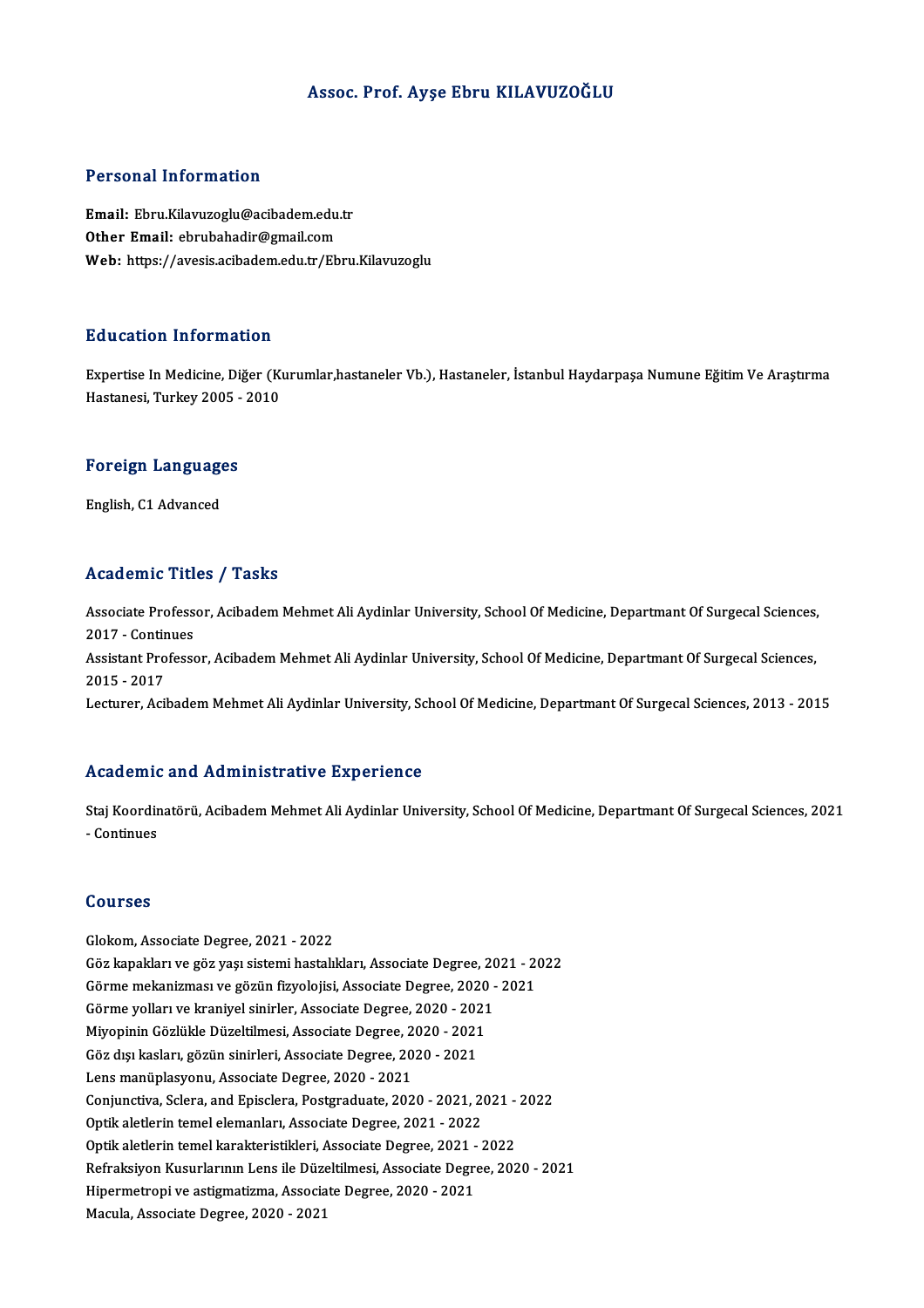Pakimetre, tonometre ve perimetri, Associate Degree, 2021 - 2022 Pakimetre, tonometre ve perimetri, Associate Degree, 2021 - 2022<br>Göz hastalıklarında hikaye alma, muayene yöntemleri, Associate Degree, 2021 - 2022<br>Kantakt Lans ile Gözlüğün Karsılastınılması, Associate Degree, 2020, 2021 Pakimetre, tonometre ve perimetri, Associate Degree, 2021 - 2022<br>Göz hastalıklarında hikaye alma, muayene yöntemleri, Associate Degree, 20<br>Kontakt Lens ile Gözlüğün Karşılaştırılması, Associate Degree, 2020 - 2021<br>Cernee, Göz hastalıklarında hikaye alma, muayene yönten<br>Kontakt Lens ile Gözlüğün Karşılaştırılması, Assoc<br>Cornea, Postgraduate, 2020 - 2021, 2021 - 2022<br>Preshiveninin Gözlülde Düzeltilmesi ve sasılılta p Kontakt Lens ile Gözlüğün Karşılaştırılması, Associate Degree, 2020 - 2021<br>Cornea, Postgraduate, 2020 - 2021, 2021 - 2022<br>Presbiyopinin Gözlükle Düzeltilmesi ve şaşılıkta prizmatik camlar, Associate Degree, 2020 - 2021<br>Ast Cornea, Postgraduate, 2020 - 2021, 2021 - 2022<br>Presbiyopinin Gözlükle Düzeltilmesi ve şaşılıkta prizmatik camlar, Assoc<br>Astigmatizmanın Gözlükle Düzeltilmesi, Associate Degree, 2020 - 2021<br>Temirlame ve durulama şelüşvenler Presbiyopinin Gözlükle Düzeltilmesi ve şaşılıkta prizmatik camlar, Associate Degre<br>Astigmatizmanın Gözlükle Düzeltilmesi, Associate Degree, 2020 - 2021<br>Temizleme ve durulama solüsyonları, lens kapları, Associate Degree, 20 Astigmatizmanın Gözlükle Düzeltilmesi, Associate Degree, 2020 - 2021<br>Temizleme ve durulama solüsyonları, lens kapları, Associate Degree, 2020 -<br>Ocular Emergencies and Trauma, Postgraduate, 2020 - 2021, 2021 - 2022<br>Gözün kı Temizleme ve durulama solüsyonları, lens kapları, Associate Degree, 2020 - 2021 Ocular Emergencies and Trauma, Postgraduate, 2020 - 2021, 2021 - 20<br>Gözün kırıcı ortamları, işlevleri ve fizyolojisi, Associate Degree, 2020 - 2<br>Hipermetropinin Gözlükle Düzeltilmesi, Associate Degree, 2020 - 2021<br>Emetropi Gözün kırıcı ortamları, işlevleri ve fizyolojisi, Associa<br>Hipermetropinin Gözlükle Düzeltilmesi, Associate De<br>Emetropi ve miyopi, Associate Degree, 2020 - 2021<br>Karatekonus lanslari, Associate Degree, 2020 - 2021 Hipermetropinin Gözlükle Düzeltilmesi, Associate Deg<br>Emetropi ve miyopi, Associate Degree, 2020 - 2021<br>Keratokonus lensleri, Associate Degree, 2020 - 2021<br>Az görme entik alatleri ve dürbünler, Associate Degre Emetropi ve miyopi, Associate Degree, 2020 - 2021<br>Keratokonus lensleri, Associate Degree, 2020 - 2021<br>Az görme optik aletleri ve dürbünler, Associate Degree, 2021 - 2022 Keratokonus lensleri, Associate Degree, 2020 - 2021<br>Az görme optik aletleri ve dürbünler, Associate Degree, 2021 - 2022<br>Orbita hastalıkları ve yaralanmaları, Associate Degree, 2021 - 2022<br>Petina, Associate Degree, 2020, 20 Az görme optik aletleri ve dürbünler, A<br>Orbita hastalıkları ve yaralanmaları, As<br>Retina, Associate Degree, 2020 - 2021<br>Terik kontakt langlar ve multifakal lang Orbita hastalıkları ve yaralanmaları, Associate Degree, 2021 - 2022<br>Retina, Associate Degree, 2020 - 2021<br>Torik kontakt lensler ve multifokal lensler, Associate Degree, 2020 - 2021<br>Terenötik, prestatik, kozmatik ve kromaja Retina, Associate Degree, 2020 - 2021<br>Torik kontakt lensler ve multifokal lensler, Associate Degree, 2020 - 2021<br>Terapötik, prostetik, kozmetik ve kromojen lensler, Associate Degree, 2020 - 2021<br>Az Görenlere Yerdun, Associ Torik kontakt lensler ve multifokal lensler, Associate I<br>Terapötik, prostetik, kozmetik ve kromojen lensler, As<br>Az Görenlere Yardım, Associate Degree, 2020 - 2021<br>Astismatismanın sözlükle dürekilmesi, Associate Degr Terapötik, prostetik, kozmetik ve kromojen lensler, Associate Degree, 2<br>Az Görenlere Yardım, Associate Degree, 2020 - 2021<br>Astigmatizmanın gözlükle düzeltilmesi, Associate Degree, 2015 - 2016<br>Strehismus, Bestanduste, 2012, Az Görenlere Yardım, Associate Degree, 2020 - 2021<br>Astigmatizmanın gözlükle düzeltilmesi, Associate Degree, 2015 - 20<br>Strabismus, Postgraduate, 2013 - 2014, 2014 - 2015, 2015 - 2016<br>Preshivaninin gözlükle düzeltilmesi, ses Astigmatizmanın gözlükle düzeltilmesi, Associate Degree, 2015 - 2016<br>Strabismus, Postgraduate, 2013 - 2014, 2014 - 2015, 2015 - 2016<br>Presbiyopinin gözlükle düzeltilmesi, şaşılıkta prizmatik camlar, Associate Degree, 2015 -Strabismus, Postgraduate, 2013 - 2014, 2014 - 2015, 2015 - 2016<br>Presbiyopinin gözlükle düzeltilmesi, şaşılıkta prizmatik camlar, Associa<br>Görme mekanizması, gözün fizyolojisi, Associate Degree, 2015 - 2016<br>Trauma, Postgradu Presbiyopinin gözlükle düzeltilmesi, şaşılıkta prizmatik camlar, ,<br>Görme mekanizması, gözün fizyolojisi, Associate Degree, 2015 -<br>Trauma, Postgraduate, 2013 - 2014, 2014 - 2015, 2015 - 2016<br>Ophthalmology overview, Postgrad Görme mekanizması, gözün fizyolojisi, Associate Degree, 2015 - 2016<br>Trauma, Postgraduate, 2013 - 2014, 2014 - 2015, 2015 - 2016<br>Ophthalmology overview, Postgraduate, 2013 - 2014, 2014 - 2015, 2015 - 2016<br>Conjunctive, opise Trauma, Postgraduate, 2013 - 2014, 2014 - 2015, 2015 - 2014<br>Ophthalmology overview, Postgraduate, 2013 - 2014, 2014 -<br>Conjunctiva, episclera and sclera, Postgraduate, 2015 - 2016<br>Cörme volllaru kranial sinirler, Associate Ophthalmology overview, Postgraduate, 2013 - 2014, 2014 - 2<br>Conjunctiva, episclera and sclera, Postgraduate, 2015 - 2016<br>Görme yollları, kranial sinirler, Associate Degree, 2015 - 2016<br>Uvejtis, Rostgraduate, 2012, 2014, 20 Conjunctiva, episclera and sclera, Postgraduate, 2015 - 2016<br>Görme yollları, kranial sinirler, Associate Degree, 2015 - 2016 Görme yollları, kranial sinirler, Associate Degree, 2015 - 2016<br>Uveitis, Postgraduate, 2013 - 2014, 2014 - 2015<br>Retinal detachment and retinal vascular diseases, Postgraduate, 2013 - 2014<br>Claucema, Restgraduate, 2013 - 201 Uveitis, Postgraduate, 2013 - 2014, 2014 - 2015<br>Retinal detachment and retinal vascular diseases, J<br>Glaucoma, Postgraduate, 2013 - 2014<br>Neuro-ophthalmology, Postgraduate, 2013 - 2014 Retinal detachment and retinal vascular diseases, F<br>Glaucoma, Postgraduate, 2013 - 2014<br>Neuro-ophthalmology, Postgraduate, 2013 - 2014<br>Orbita and equier tumors, Postgraduate, 2013 - 20 Orbita and ocular tumors, Postgraduate, 2013 - 2014 Acquired macular diseases and hereditary fundus dystrophies, Postgraduate, 2013 - 2014

### Advising Theses

Advising Theses<br>KILAVUZOĞLU A. E. , Mesane ürotelyal karsinomlarında cd24 salınımının derece ve evre ile ilişkisi, Expertise In Medicine,<br>S.CANRERK(Student), 2009 rta vierny<br>KILAVUZOĞLU A. E. , Mesane<br>Ş.CANBERK(Student), 2008

# <sub>S.CANBEKK(Swaent), 2008</sub><br>Articles Published in Journals That Entered SCI, SSCI and AHCI Indexes

- rticles Published in Journals That Entered SCI, SSCI and<br>I. Impact of Refractive Errors on Da Vinci SI Robotic System<br>Tune M. Kilowregh: A.E. Mourmouric B. Argun Ö.B., Degange T. Impact of Refractive Errors on Da Vinci SI Robotic System<br>Tuna M., Kilavuzoglu A. E. , Mourmouris P., Argun Ö. B. , Doganca T., Obek C., Ozisik O., Kural A. R. JSLS-JOURNALOF THESOCIETYOF LAPAROENDOSCOPICSURGEONS,vol.24,no.3,2020 (Journal Indexed inSCI) Tuna M., Kilavuzoglu A. E. , Mourmouris P., Argun Ö. B. , Doganca T., Obek C., Ozisik O., Kural A. R.<br>JSLS-JOURNAL OF THE SOCIETY OF LAPAROENDOSCOPIC SURGEONS, vol.24, no.3, 2020 (Journal Indexed in SCI)<br>II. Estrogen- and
- JSLS-JOURNAL OF THE SOCIETY OF LAPAROENDOSCOPIC S<br>Estrogen- and Progesterone-Induced Variation in Co<br>Kilavuzoglu A. E. , Cosar C. B. , Bildirici İ., Cetin O., Ozbasli E.<br>Eve Samp: santast lans 2018 (Journal Indoved in SCD Estrogen- and Progesterone-Induced Variation is<br>Kilavuzoglu A. E. , Cosar C. B. , Bildirici İ., Cetin O., Ozbas<br>Eye &amp; contact lens, 2018 (Journal Indexed in SCI)<br>A sample predictive madel for intreasular press; Kilavuzoglu A. E. , Cosar C. B. , Bildirici İ., Cetin O., Ozbasli E.<br>Eye &amp; contact lens, 2018 (Journal Indexed in SCI)<br>III. A sample predictive model for intraocular pressure following laser in situ keratomileusis for
- Eye & contact lens, 2018 (Journal Index<br>A sample predictive model for intraocul<br>and an "intraocular pressure constant"<br><sup>Kiloungogh: A E Boghut T K Cosar C B S</sup> A sample predictive model for intraocular pressı<br>and an "intraocular pressure constant"<br>Kilavuzoglu A.E. , Bozkurt T. K. , Cosar C. B. , Sener A. B.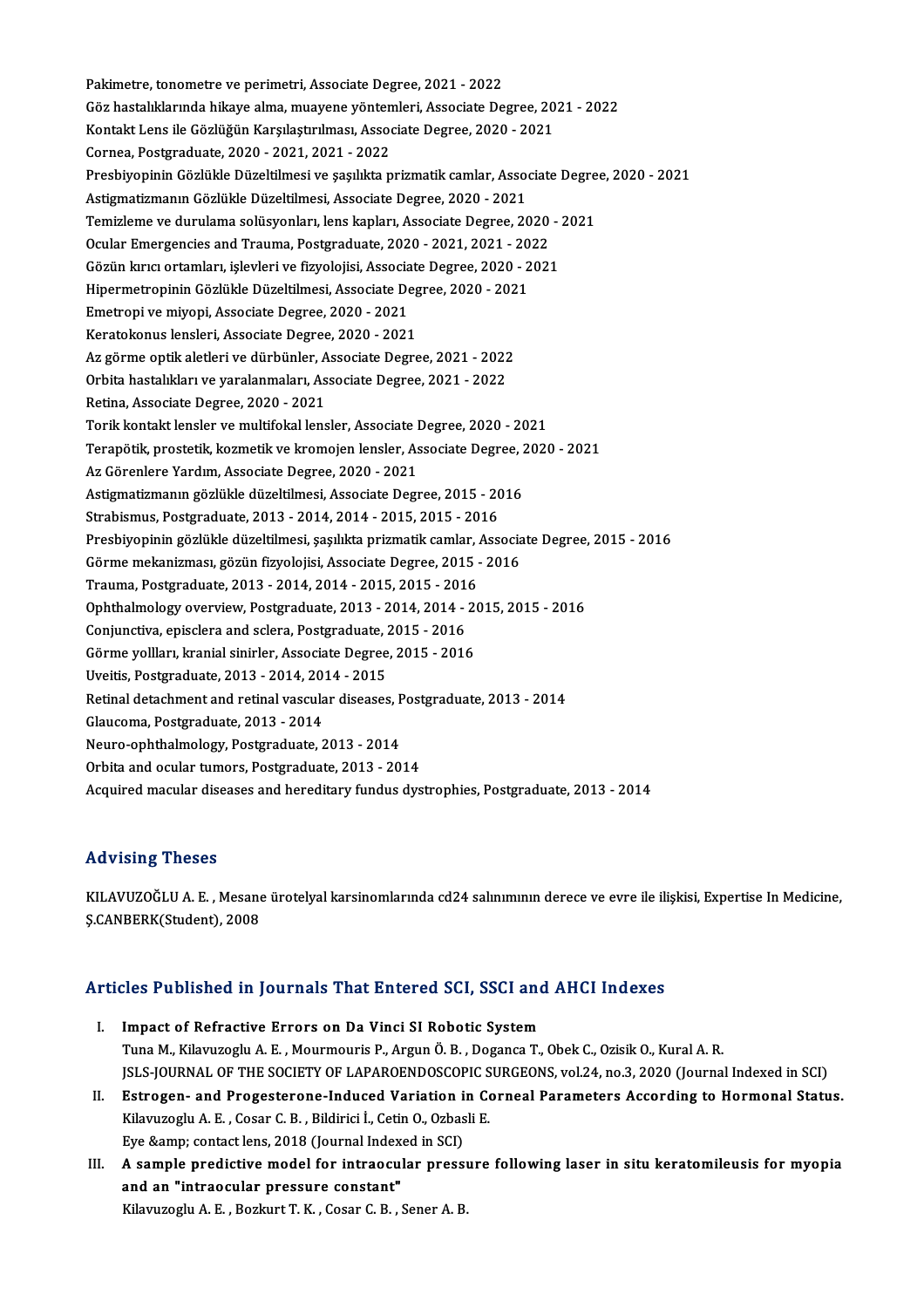INTERNATIONAL OPHTHALMOLOGY, vol.38, no.4, pp.1541-1547, 2018 (Journal Indexed in SCI)<br>Age related shange in serveal biomeshanisel naramaters in a healthy Causseian non INTERNATIONAL OPHTHALMOLOGY, vol.38, no.4, pp.1541-1547, 2018 (Journal Indexed in SCI)<br>IV. Age-related change in corneal biomechanical parameters in a healthy Caucasian population. INTERNATIONAL OPHTHALMOLOGY, vol.38, no.4, pp.1541-154<br>Age-related change in corneal biomechanical paramete<br>Çelebi A. R. C. , Kilavuzoglu A. E. , Altiparmak U. E. , Yurteri C. B.<br>Ophthelmis exidemielegy vol.35, np.55, 62, Age-related change in corneal biomechanical parameters in a hea<br>Çelebi A. R. C. , Kilavuzoglu A. E. , Altiparmak U. E. , Yurteri C. B.<br>Ophthalmic epidemiology, vol.25, pp.55-62, 2018 (Journal Indexed in SCI)<br>The effect of Celebi A. R. C. , Kilavuzoglu A. E. , Altiparmak U. E. , Yurteri C. B.<br>Ophthalmic epidemiology, vol.25, pp.55-62, 2018 (Journal Indexed in SCI)<br>V. The effect of hemodialysis on intraocular pressure KilavuzogluA.E. ,YurteriG.,GuvenN.,Marsap S.,ÇELEBİA.R.C. ,Cosar C.B. The effect of hemodialysis on intraocular pressure<br>Kilavuzoglu A. E. , Yurteri G., Guven N., Marsap S., ÇELEBİ A. R. C. , Cosar C. B.<br>ADVANCES IN CLINICAL AND EXPERIMENTAL MEDICINE, vol.27, no.1, pp.105-110, 2018 (Journal VI. An 11-Year Reviewof Keratoplasty in a Tertiary Referral Center in Turkey: Changing Surgical ADVANCES IN CLINICAL AND EXPERIM<br>An 11-Year Review of Keratoplasty<br>Techniques for Similar Indications<br>Borlaut T. K., Acar B., Kilauwecky A. E. Bozkurt T. K., Acar B., Kilavuzoglu A. E., AKDEMİR M. O., Hamilton D. R., Yurteri C. B., Acar S. Techniques for Similar Indications<br>Bozkurt T. K. , Acar B., Kilavuzoglu A. E. , AKDEMİR M. O. , Hamilton D. R. , Yurteri C. B. , Acar S.<br>EYE & CONTACT LENS-SCIENCE AND CLINICAL PRACTICE, vol.43, no.6, pp.364-370, 2017 (Jou VII. The Effect of Smoking on Corneal Biomechanics.<br>Kilavuzoglu A. E., CELEBI A. R. C., Altiparmak U. E., Cosar C. B. EYE & CONTACT LENS-SCIENCE AND CLINICAL PRACTICE, vol.<br>The Effect of Smoking on Corneal Biomechanics.<br>Kilavuzoglu A.E., ÇELEBİ A.R.C., Altiparmak U.E., Cosar C.B.<br>Current eve researsh vol.42, no.1, nn.16.20, 2017 (Journal The Effect of Smoking on Corneal Biomechanics.<br>Kilavuzoglu A. E. , ÇELEBİ A. R. C. , Altiparmak U. E. , Cosar C. B.<br>Current eye research, vol.42, no.1, pp.16-20, 2017 (Journal Indexed in SCI)<br>The role of anteniar segment e Kilavuzoglu A. E. , ÇELEBİ A. R. C. , Altiparmak U. E. , Cosar C. B.<br>Current eye research, vol.42, no.1, pp.16-20, 2017 (Journal Indexed in SCI)<br>VIII. The role of anterior segment optical coherence tomography in the ma Current eye res<br>The role of ar<br>foreign body.<br>CELEPIA B.C. The role of anterior segment optical coherence tomography in the<br>foreign body.<br>CELEBİ A. R. C. , Kilavuzoglu A. E. , Altiparmak U. E. , Cosar C. B. , Ozkiris A. foreign body.<br>ÇELEBİ A. R. C. , Kilavuzoglu A. E. , Altiparmak U. E. , Cosar C.<br>SpringerPlus, vol.5, pp.1559, 2016 (Journal Indexed in SCI)<br>Iris, metastasis of sestris adenosensinems CELEBİ A. R. C., Kilavuzoglu A. E., Altiparmak U.<br>SpringerPlus, vol.5, pp.1559, 2016 (Journal Inde<br>IX. Iris metastasis of gastric adenocarcinoma. SpringerPlus, vol.5, pp.1559, 2016 (Journal Indexed in SCI)<br>Iris metastasis of gastric adenocarcinoma.<br>Çelebi A. R. C. , Kilavuzoglu A. E. , Altiparmak U. E. , Cosar C. B. , Ozkiris A.<br>World journal of currical angelery, v IX. Iris metastasis of gastric adenocarcinoma.<br>
Gelebi A. R. C. , Kilavuzoglu A. E. , Altiparmak U. E. , Cosar C. B. , Ozkiris A.<br>
World journal of surgical oncology, vol.14, pp.71, 2016 (Journal Indexed in SCI)<br>
X. Cornea Celebi A. R. C., Kilavuzoglu A. E., Altiparmak U. E., Cosar C.<br>World journal of surgical oncology, vol.14, pp.71, 2016 (Jo<br>X. Corneal Biomechanical Properties in Aspirin Users.<br>CELEPIA B. C. Kilavuzoglu A. E. Altiparmak U. ÇELEBİ A.R.C., Kilavuzoglu A.E., Altiparmak U.E., Cosar C.B. Corneal Biomechanical Properties in Aspirin Users.<br>CELEBİ A. R. C. , Kilavuzoglu A. E. , Altiparmak U. E. , Cosar C. B.<br>Ophthalmic research, vol.55, no.4, pp.199-204, 2016 (Journal Indexed in SCI)<br>Treatment of mixed astism CELEBİ A. R. C. , Kilavuzoglu A. E. , Altiparmak U. E. , Cosar C. B.<br>Ophthalmic research, vol.55, no.4, pp.199-204, 2016 (Journal Indexed in SCI)<br>XI. Treatment of mixed astigmatism: early clinical outcomes with WaveLig Ophtha<br><mark>Treatn</mark><br>lasers<br><sup>Kilomuz</sup> Treatment of mixed astigmatism: early clinical outcomes with Wav<br>lasers<br>Kilavuzoglu A.E. , Gonen T., ÇELEBİ A.R.C. , Cosar Yurteri C.B. , Sener A.B.<br>TURKISH JOURNAL OF MEDICAL SCIENCES vol.46 no.3 nn 664 673 2016 lasers<br>Kilavuzoglu A. E. , Gonen T., ÇELEBİ A. R. C. , Cosar Yurteri C. B. , Sener A. B.<br>TURKISH JOURNAL OF MEDICAL SCIENCES, vol.46, no.3, pp.664-672, 2016 (Journal Indexed in SCI) Kilavuzoglu A. E., Gonen T., ÇELEBİ A. R. C., Cosar Yurteri C. B., Sener A<br>TURKISH JOURNAL OF MEDICAL SCIENCES, vol.46, no.3, pp.664-672, 20<br>XII. Retinal tear: an unusual complication of ocular toxoplasmosis<br>CELEBİ A. B. C TURKISH JOURNAL OF MEDICAL SCIENCES, vol.46, no.3, pp.664-672, 201<br>Retinal tear: an unusual complication of ocular toxoplasmosis<br>ÇELEBİ A. R. C. , Kilavuzoglu A. E. , Altiparmak U. E. , Cosar C. B. , Ozkiris A.<br>OPEN MEDICI Retinal tear: an unusual complication of ocular toxoplasmosis<br>CELEBİ A. R. C. , Kilavuzoglu A. E. , Altiparmak U. E. , Cosar C. B. , Ozkiris A.<br>OPEN MEDICINE, vol.10, no.1, pp.555-559, 2015 (Journal Indexed in SCI)<br>Condide CELEBİ A. R. C. , Kilavuzoglu A. E. , Altiparmak U. E. , Cosar C. B. , Ozkiris A.<br>OPEN MEDICINE, vol.10, no.1, pp.555-559, 2015 (Journal Indexed in SCI)<br>XIII. Candida interface keratitis following deep anterior lamella BahadirA.E. ,BozkurtT.K. ,KutanS.A. ,YanyaliC.A. ,Acar S. International Ophthalmology, vol.32, pp.383-386, 2012 (Journal Indexed in SCI Expanded) Bahadir A. E. , Bozkurt T. K. , Kutan S. A. , Yanyali C. A. , Acar S.<br>International Ophthalmology, vol.32, pp.383-386, 2012 (Journal Indexed in SCI Expanded)<br>XIV. Central Serous Chorioretinopathy Following Pulse Corticoste International Ophthalmology, vol.32, pp.383-386, 2012 (Jo<br>Central Serous Chorioretinopathy Following Pulse (<br>Bahadir A. E. , Bozkurt T. K. , Unal M., Colakoglu K., Tireli H.<br>NEUPO OPUTHALMOLOCY, vol.36, no.4, np.135, 137, Central Serous Chorioretinopathy Following Pulse Corticosteroid Therapy<br>Bahadir A. E. , Bozkurt T. K. , Unal M., Colakoglu K., Tireli H.<br>NEURO-OPHTHALMOLOGY, vol.36, no.4, pp.135-137, 2012 (Journal Indexed in SCI) NEURO-OPHTHALMOLOGY, vol.36, no.4, pp.135-137, 2012 (Journal Indexed in SCI)<br>Articles Published in Other Journals

I. Generic Cyclosporine in the Treatment of Dry Eye Disease Coşar C.B. ,KılavuzoğluA.E. ,ÇelebiA.R.C. ,AltıparmakU.E. Acıbadem Üniversitesi Sağlık Bilimleri Dergisi, vol.13, no.2, pp.241-246, 2022 (National Refreed University Journal) Coşar C. B. , Kılavuzoğlu A. E. , Çelebi A. R. C. , Altıparmak U. E.<br>Acıbadem Üniversitesi Sağlık Bilimleri Dergisi, vol.13, no.2, pp.241-246, 2022 (National Refreed University<br>II. Intraocular pressure based on dynamic bid Acıbadem Üniversites<br>Intraocular pressu:<br>comparative study<br>Kılamızeğlu A.E. Cos

Intraocular pressure based on dynamic bidirectional<br>comparative study<br>Kılavuzoğlu A.E., Coşar C.B., Çelebi A.R.C., Al Parmak U.E.<br>Journal of Current Clausema Pragtise vel 12.nn 69.72.2010 comparative study<br>Kılavuzoğlu A. E. , Coşar C. B. , Çelebi A. R. C. , Al Parmak U. E.<br>Journal of Current Glaucoma Practice, vol.13, pp.68-73, 2019 (Refereed Journals of Other Institutions)<br>Isalated Qaulamatar Narue Baley D

Kılavuzoğlu A. E. , Coşar C. B. , Çelebi A. R. C. , Al Parmak U. E.<br>Journal of Current Glaucoma Practice, vol.13, pp.68-73, 2019 (Refereed Journals of Other Institution<br>III. Isolated Oculomotor Nerve Palsy During Herpes Zo Journal of Current Glaucoma Practice, vol.13, pp.68-73, 2019 (Refereed Journals of Other Institution<br>Isolated Oculomotor Nerve Palsy During Herpes Zoster Infection: Case Report<br>ÇELEBİ A. R. C. , KAYA Y., KILAVUZOĞLU A. E. Turkiye Klinikleri Journal of Ophthalmology, vol.26, pp.65-70, 2017 (Refereed Journals of Other Institutions)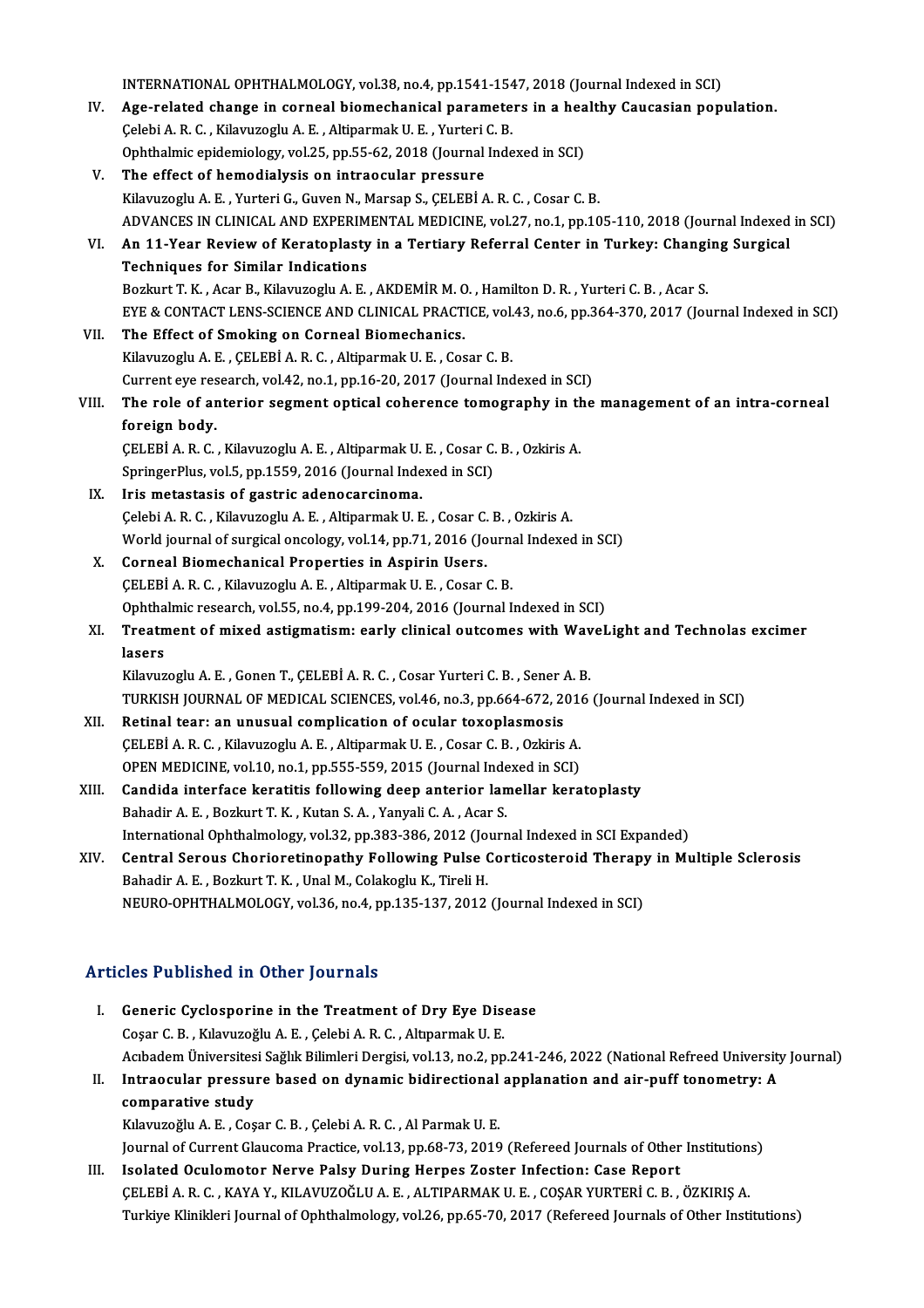| IV.   | Herpes Zoster enfeksiyonu sırasında gelişen izole okülomotor sinir felci                                    |
|-------|-------------------------------------------------------------------------------------------------------------|
|       | ÇELEBİ A. R. C., KAYA Y., KILAVUZOĞLU A. E., ALTIPARMAK U. E., COŞAR YURTERİ C. B., ÖZKIRIŞ A.              |
|       | Türkiye Klinikleri Oftalmoloji Dergisi, 2016 (Other Refereed National Journals)                             |
| V.    | Long term follow up after corneal collagen cross linking in keratoconus                                     |
|       | KILAVUZOĞLU A. E., ÇELEBİ A. R. C., COŞAR YURTERİ C. B., ŞENER A. B.                                        |
|       | Journal of Clinical and Experimental Investigations, vol.6, no.4, pp.343-350, 2015 (Other Refereed National |
|       | Journals)                                                                                                   |
| VI.   | Long-term follow-up results of corneal collagen cross-linking in keratoconus                                |
|       | KILAVUZOĞLU A. E., ÇELEBİ A. R. C., COŞAR YURTERİ C. B., Şener A. B.                                        |
|       | Journal of Clinical and Experimental Investigations, vol.6, pp.343-350, 2015 (Refereed Journals of Other    |
|       | Institutions)                                                                                               |
| VII.  | Evaluation of epithelial downgrowth using anterior segment optical coherence tomography A case              |
|       | report                                                                                                      |
|       | BOZKURT T. K., GÜNEŞ A., BAYRAMLAR H., TORUN ACAR B., BAHADIR A. E., KAHYA KOCHKAROV A.                     |
|       | Türk Oftalmoloji Dergisi, vol.43, no.6, pp.474-476, 2013 (Other Refereed National Journals)                 |
| VIII. | Derin anterior lameller keratoplasti Öğrenme eğrimizde ilk 40 vaka                                          |
|       | BAHADIR A. E., BOZKURT T. K., TORUN ACAR B., AKTAY KUTAN S., ACAR S.                                        |
|       | MN Oftalmoloji Dergisi, vol.19, no.3, pp.149-155, 2012 (Other Refereed National Journals)                   |
| IX.   | Herpetik keratit skarı nedeniyle penetran keratoplasti yapılan olguda latanoprost kullanımı sonrası         |
|       | görülen allograft reaksiyonu                                                                                |
|       | BOZKURT T. K., BAHADIR A. E., AKTAY KUTAN S., ACAR S.                                                       |
|       | Türk Oftalmoloji Dergisi, vol.42, no.2, pp.150-153, 2012 (Other Refereed National Journals)                 |
| Х.    | Fakoemülsifikasyon olgularında 30 mm ve 42 mm saydam kornea kesilerinin ameliyat sonrası                    |
|       | astigmatizma değerlerinin karşılaştırılması                                                                 |
|       | DAYLAN A., ESEN D., ÖZKAN M. H., ACAR S., AKTAY KUTAN S., BAHADIR A. E., TORUN ACAR B.                      |
|       | Türk Oftalmoloji Dergisi, vol.40, no.3, pp.160-164, 2010 (Other Refereed National Journals)                 |
| XI.   | Tuberosklerozlu olguda retinal astrositik hamartom                                                          |
|       | BAHADIR A. E., BOZKURT T. K., TORUN ACAR B., SEVIM M. S., ACAR S.                                           |
|       | MN Oftalmoloji, vol.16, no.4, pp.296-299, 2009 (Other Refereed National Journals)                           |
| XII.  | Yaşa bağlı maküla dejenerasyonunda subfoveal koroidal neovasküler membranların verteporfin ile              |
|       | fotodinamik tedavisi                                                                                        |
|       | TORUN B., BAHADIR A. E., ACAR S.                                                                            |
|       | Haydarpaşa Numune Eğitim ve Araştırma Hastanesi Tıp Dergisi, vol.48, no.2, 2008 (Other Refereed National    |
|       | Journals)                                                                                                   |
|       |                                                                                                             |
|       |                                                                                                             |

## Books&Book Chapters

I. İntraoküler İnflamasyon ve Üveit IS & BOON GRapesis<br>İntraoküler İnflamasyon ve Üveit<br>ŞENEL A., AKDEMİR M. O. , EĞRİLMEZ S., MORAY M., ALTIPARMAK U. E. , GÖNEN T., ÇELEBİ A. R. C. , KAVUNCU S.,<br>COSAR YURTERİ G. R. KU AVUZOĞLU A. E. et al İntraoküler İnflamasyon ve Üveit<br>ŞENEL A., AKDEMİR M. O. , EĞRİLMEZ S., MORAY<br>COŞAR YURTERİ C. B. , KILAVUZOĞLU A. E. , et al.<br>in: Oftalmaleji Cörden Cealrme Kılayıyın, BANU C ŞENEL A., AKDEMİR M. O. , EĞRİLMEZ S., MORAY M., ALTIPARMAK U. E. , GÖNEN T., ÇELEBİ A. R. C. , KAVUNCI<br>COŞAR YURTERİ C. B. , KILAVUZOĞLU A. E. , et al.<br>in: Oftalmolojİ Gözden Geçİrme Kılavuzu, BANU COŞAR, Editor, ATLAS YA in: Oftalmoloji Gözden Geçirme Kılavuzu, BANU COŞAR, Editor, ATLAS YAYINEVİ, İstanbul, pp.155-179, 2016<br>Refereed Congress / Symposium Publications in Proceedings

- efereed Congress / Symposium Publications in Proceedings<br>I. Age-related change in corneal biomechanical parameters in a healthy caucasian population<br>CELEPÍA B.C. KU AVUZOČUJA E. ALTIBARMAKJU E. COSAR VURTERÍC B Ree-related change in corneal biomechanical parameters in a healthy<br>CELEBİ A. R. C. , KILAVUZOĞLU A. E. , ALTIPARMAK U. E. , COŞAR YURTERİ C. B.<br>24th European Society of Cetarest and Befreetiye Surgeons (ESCBS) Congress. Age-related change in corneal biomechanical parameters in a healthy caucasian population<br>CELEBİ A. R. C. , KILAVUZOĞLU A. E. , ALTIPARMAK U. E. , COŞAR YURTERİ C. B.<br>34th European Society of Cataract and Refractive Surgeon CELEBI A. R. C., KILAVUZOĞLU A. E., ALTIPARMAK U. E., COŞAR YURTERI C. B.<br>34th European Society of Cataract and Refractive Surgeons (ESCRS) Congress, 10 - 14 September 2<br>II. A rare cause of recurrent subconjuntival haemorr
- 34th European Society of Cataract and Refractive Surgeons (ESCRS) Congress, 10 14 Sept<br>A rare cause of recurrent subconjuntival haemorrhage: ocular vicarious menstr<br>ÇELEBİ A. R. C. , KILAVUZOĞLU A. E. , ALTIPARMAK U. E.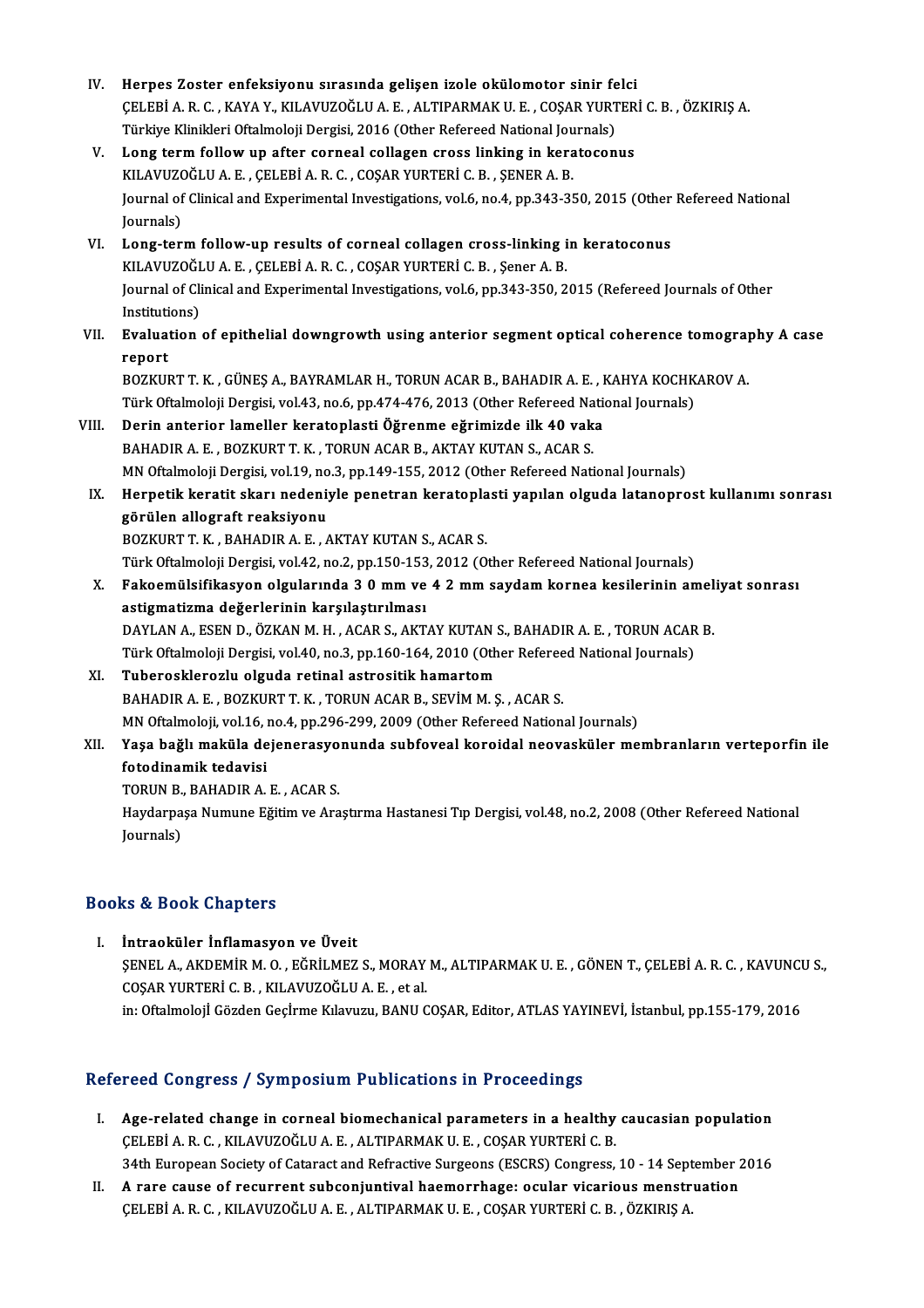20th European Society of Cataract and Refractive Surgeons (ESCRS) Winter Meeting, 26 - 28 February 2016<br>The Bole of Antonian Segment Onticel Cohenence Temegraphy in the Management of Intre Cenne

20th European Society of Cataract and Refractive Surgeons (ESCRS) Winter Meeting, 26 - 28 February 2016<br>III. The Role of Anterior Segment Optical Coherence Tomography in the Management of Intra-Corneal 20th European Society of Catar<br>The Role of Anterior Segme<br>Foreign Body: Case Report<br>CELERIA B.C., KILAVIZOČLU The Role of Anterior Segment Optical Coherence Tomography in the Management of Intra-Corneal<br>Foreign Body: Case Report<br>CELEBİ A. R. C. , KILAVUZOĞLU A. E. , ALTIPARMAK U. E. , COŞAR YURTERİ C. B. , ÖZKIRIŞ A.

```
20th European Society of Cataract and Refractive Surgeons (ESCRS) Winter Meeting, 26 - 28 February 2016
```
- IV. Isolated irismetastasis of gastric adenocarcinoma ÇELEBİA.R.C. ,KILAVUZOĞLUA.E. ,ALTIPARMAKU.E. ,COŞARYURTERİC.B. ,ÖZKIRIŞA. 20th European Society of Cataract and Refractive Surgeons (ESCRS) Winter Meeting, 26 - 28 February 2016 CELEBI A. R. C. , KILAVUZOĞLU A. E. , ALTIPARMAK U. E. , COŞAR YURTERI C. B. , ÖZKIRIŞ A.<br>20th European Society of Cataract and Refractive Surgeons (ESCRS) Winter Meeting, 26 - 28 Februar<br>1. The Effects of Estrogen and Pro
- 20th European Society of Cataract and Refractive<br>The Effects of Estrogen and Progesterone<br>Kılavuzoğlu A.E., Coşar C.B., Bildirici İ., Çetin Ö.<br>20th European Society of Cataract and Befractive The Effects of Estrogen and Progesterone on Cornea in Different Periods of Women Life<br>Kılavuzoğlu A. E. , Coşar C. B. , Bildirici İ., Çetin Ö.<br>20th European Society of Cataract and Refractive Surgeons (ESCRS) Winter Meetin Kılavuzoğlu A. E. , Coşar C. B. , Bildirici İ., Çetin Ö.<br>20th European Society of Cataract and Refractive Surgeons (ESCRS) Winter Meeting, Athens, Greece, 26 - 28<br>February 2016, pp.1
- VI. Herpes Zoster Enfeksiyonu Sırasında Gelişen İzole Okülomotor Sinir Felci. February 2016, pp.1<br>Herpes Zoster Enfeksiyonu Sırasında Gelişen İzole Okülomotor Sinir Felci.<br>ÇELEBİ A. R. C. , KAYA Y., KILAVUZOĞLU A. E. , ALTIPARMAK U. E. , COŞAR YURTERİ C. B. , ÖZKIRIŞ A.<br>Türk Oftalmoloji Denneği 49 U Herpes Zoster Enfeksiyonu Sırasında Gelişen İzole Okülomotor Sinir<br>ÇELEBİ A. R. C. , KAYA Y., KILAVUZOĞLU A. E. , ALTIPARMAK U. E. , COŞAR YUI<br>Türk Oftalmoloji Derneği 49. Ulusal Kongresi, Turkey, 4 - 08 November 2015<br>The CELEBİ A. R. C. , KAYA Y., KILAVUZOĞLU A. E. , ALTIPARMAK U. E. , COŞAR YURTERİ C. B. , ÖZKIRIŞ A.<br>Türk Oftalmoloji Derneği 49. Ulusal Kongresi, Turkey, 4 - 08 November 2015<br>VII. The Effects of Oestrogen and Progesterone o
- Türk Oftalmoloji Derneği 49. Ulusal Kongresi, Turkey, 4 08 November 2015<br>The Effects of Oestrogen and Progesterone on Cornea in Different Periods of<br>Kılavuzoğlu A.E. , Çelebi A.R.C. , Altıparmak U.E. , Coşar Yurteri C. B The Effects of Oestrogen and Progesterone on Cornea in Different Periods of Women Life<br>Kılavuzoğlu A. E. , Çelebi A. R. C. , Altıparmak U. E. , Coşar Yurteri C. B.<br>Türk Oftalmoloji Derneği 49. Ulusal Kongresi, İstanbul, Tu Kılavuzoğlu A. E. , Çelebi A. R. C. , Altıparmak U. E. , Coşar Yurteri C. B.<br>Türk Oftalmoloji Derneği 49. Ulusal Kongresi, İstanbul, Turkey, 4 - 08<br>VIII. 1 Influence of Refractive Errors on Corneal Viscoelasticity
- Türk Oftalmoloji Derneği 49. Ulusal Kongresi, İstanbul, Turkey, 4 08<br>Influence of Refractive Errors on Corneal Viscoelasticity<br>Kılavuzoğlu A. E. , Çelebi A. R. C. , Altıparmak U. E. , Coşar Yurteri C. B.<br>22th ESCPS Congr Influence of Refractive Errors on Corneal Viscoelasticity<br>Kılavuzoğlu A. E. , Çelebi A. R. C. , Altıparmak U. E. , Coşar Yurteri<br>33th ESCRS Congress, Barcelona, Spain, 5 - 09 September 2015<br>Corneal Biomechanisal Features i Kılavuzoğlu A. E., Çelebi A. R. C., Altıparmak U. E., Coşar Yurteri C. B.<br>33th ESCRS Congress, Barcelona, Spain, 5 - 09 September 2015<br>IX. Corneal Biomechanical Features in Aspirin Using Individuals<br>CELEBÍ A B C. KILAVIIZO
- 33th ESCRS Congress, Barcelona, Spain, 5 09 September 2015<br>Corneal Biomechanical Features in Aspirin Using Individuals<br>CELEBİ A. R. C. , KILAVUZOĞLU A. E. , ALTIPARMAK U. E. , COŞAR YURTERİ C. B.<br>22th ESCPS Congress, Bar Corneal Biomechanical Features in Aspirin Using Individ<br>CELEBİ A. R. C. , KILAVUZOĞLU A. E. , ALTIPARMAK U. E. , COŞAR<br>33th ESCRS Congress, Barselona, Spain, 5 - 09 September 2015<br>Corneal Biomechaniss in boayy smakars CELEBİ A. R. C., KILAVUZOĞLU A. E., ALTIPAR<br>33th ESCRS Congress, Barselona, Spain, 5 - 09<br>X. Corneal Biomechanics in heavy smokers
- 33th ESCRS Congress, Barselona, Spain, 5 09 September 2015<br>Corneal Biomechanics in heavy smokers<br>Kılavuzoğlu A.E. , Altıparmak U.E. , Çelebi A.R.C. , Coşar Yurteri C. B.<br>19th European Society of Cotarest and Befrestive S 19th European Society of Gataract and Refractive Surgeons (ESCRS) Winter Meeting, İstanbul, Turkey, 20 - 22<br>19th European Society of Cataract and Refractive Surgeons (ESCRS) Winter Meeting, İstanbul, Turkey, 20 - 22<br>19th E Kılavuzoğlu A. E<br>19th European :<br>February 2015<br>Sunorion Oblic 19th European Society of Cataract and Refractive Surgeons (ESCRS) Winter Meeting, İstanbul, Turkey, 20 - 2<br>February 2015<br>XI. Superior Oblique Muscle SOM Insertion Abnormality in Bilateral Brown Syndrome Case Report<br>XI. Sup
- February 2015<br>Superior Oblique Muscle SOM Insertion Abno<br>KILAVUZOĞLU A. E. , GÖKYİĞİT B., DEMET AYGIT E.<br>International Strabismalegical Association 12th Me Superior Oblique Muscle SOM Insertion Abnormality in Bilateral Brown Synd<br>KILAVUZOĞLU A. E. , GÖKYİĞİT B., DEMET AYGIT E.<br>International Strabismological Association 12th Meeting, Japan, 1 - 04 December 2014<br>Qaylar Tavanlas KILAVUZOĞLU A. E. , GÖKYİĞİT B., DEMET AYGIT E.<br>International Strabismological Association 12th Meeting, Japan, 1 - 04 December 2014<br>XII. Ocular Toxoplasmosis and Retinal Tear Case Report
- International Strabismological Association 12th Meeting, Japan, 1 04 December 2014<br>Ocular Toxoplasmosis and Retinal Tear Case Report<br>ÇELEBİ A. R. C. , KILAVUZOĞLU A. E. , COŞAR YURTERİ C. B. , ALTIPARMAK U. E. , ÖZKIRIŞ Ocular Toxoplasmosis and Retinal Tear Case Report<br>ÇELEBİ A. R. C. , KILAVUZOĞLU A. E. , COŞAR YURTERİ C. B. , ALTIPARMAK U. E. , ÖZKIR<br>Türk Oftalmoloji Derneği 48. Ulusal Toplantısı, Antalya, Turkey, 5 - 09 November 2014<br>T
- XIII. The Effect of Haemodialysis on Intraocular Pressure Türk Oftalmoloji Derneği 48. Ulusal Toplantısı, Antalya, Turkey, 5 - 09 November 2014<br>The Effect of Haemodialysis on Intraocular Pressure<br>KILAVUZOĞLU A.E. , Yurteri G., ÇELEBİ A.R.C. , COŞAR YURTERİ C.B. , ÖZKIRIŞ A.<br>Türk KILAVUZOĞLU A. E., Yurteri G., ÇELEBİ A. R. C., COŞAR YURTERİ C. B., ÖZKIRIŞ A. KILAVUZOĞLU A. E. , Yurteri G., ÇELEBİ A. R. C. , COŞAR YURTERİ C. B. , ÖZKIRIŞ A.<br>Türk Oftalmoloji Derneği 48. Ulusal Kongresi, Turkey, 5 - 09 November 2014<br>XIV. Retinal Nerve Fiber Layer and Ganglion Cell Complex Thi
- Türk Oftalm<br><mark>Retinal Ne</mark><br>Glaucoma<br>CELEPI A B Retinal Nerve Fiber Layer and Ganglion Cell Complex Thicknesses Analysis in Fa<br>Glaucoma<br>ÇELEBİ A. R. C. , KILAVUZOĞLU A. E. , COŞAR YURTERİ C. B. , ALTIPARMAK U. E. , ÖZKIRIŞ A.<br>Türk Oftalmalaji Derneği 48 Ulucal Toplantıs Glaucoma<br>ÇELEBİ A. R. C. , KILAVUZOĞLU A. E. , COŞAR YURTERİ C. B. , ALTIPARMAK U. E. , ÖZKIR<br>Türk Oftalmoloji Derneği 48. Ulusal Toplantısı, Antalya, Turkey, 5 - 09 November 2014<br>Comparison of Teshnolos2177100 and Wayelis

- CELEBİ A. R. C. , KILAVUZOĞLU A. E. , COŞAR YURTERİ C. B. , ALTIPARMAK U. E. , ÖZKIRIŞ A.<br>Türk Oftalmoloji Derneği 48. Ulusal Toplantısı, Antalya, Turkey, 5 09 November 2014<br>XV. Comparison of Technolas217Z100 and Wavelig Türk Oftalmoloji Derneği 48. Ulusal Toplantı<br>Comparison of Technolas2172100 and<br>Devices in Mix Astigmatism Treatment<br>FULAVUZOČUJA EL CELERIA BLG COSAR Comparison of Technolas217Z100 and Wavelight Allegretto W:<br>Devices in Mix Astigmatism Treatment<br>KILAVUZOĞLU A.E. , ÇELEBİ A.R.C. , COŞAR YURTERİ C.B. , Şener A.B.<br>Türk Oftalmalaji Denneği 48 Ulusal Kongresi Turkey, E. , 00 Devices in Mix Astigmatism Treatment<br>KILAVUZOĞLU A. E. , ÇELEBİ A. R. C. , COŞAR YURTERİ C. B. , Şener A. B.<br>Türk Oftalmoloji Derneği 48. Ulusal Kongresi, Turkey, 5 - 09 November 2014<br>Tenisal prodnisalare asatata te erbans
- KILAVUZOĞLU A. E. , ÇELEBİ A. R. C. , COŞAR YURTERİ C. B. , Şener A. B.<br>Türk Oftalmoloji Derneği 48. Ulusal Kongresi, Turkey, 5 09 November 2014<br>XVI. Topical prednisolone acetate to enhance pupillary dilation in poor Türk Oftalmoloji Derneği 48. Ulusal Kongresi, Turkey, 5 - 09 Novembe<br>Topical prednisolone acetate to enhance pupillary dilation in<br>BOZKURT T. K. , BAHADIR A. E. , ÖNAL B., KARASU B., BAYRAMLAR H.<br>European Society of Catare Topical prednisolone acetate to enhance pupillary dilation in poorly dilated eyes<br>BOZKURT T. K. , BAHADIR A. E. , ÖNAL B., KARASU B., BAYRAMLAR H.<br>European Society of Cataract & Refractive Surgeons 17th Winter Meeting, Pol BOZKURT T. K., BAHADIR A. E., ÖNAL B., KARASU B., BAYRAMLAR H.<br>European Society of Cataract & Refractive Surgeons 17th Winter Meeting, Poland, 15 - 17 February<br>XVII. Derin anterior lameller keratoplasti DALK ve interfazda
- European Society of Cataract & Refractive Surgeons 17th **V**<br>Derin anterior lameller keratoplasti DALK ve interf<br>BAHADIR A. E. , BOZKURT T. K. , AKTAY KUTAN S., ACAR S.<br>Türk Oftalmeleji Denneži 43. Ulugal Oftalmeleji Kongre Derin anterior lameller keratoplasti DALK ve interfazda Kandida keratiti Olgu sunumu<br>BAHADIR A. E. , BOZKURT T. K. , AKTAY KUTAN S., ACAR S.<br>Türk Oftalmoloji Derneği 43. Ulusal Oftalmoloji Kongresi, Turkey, 11 - 15 Novembe